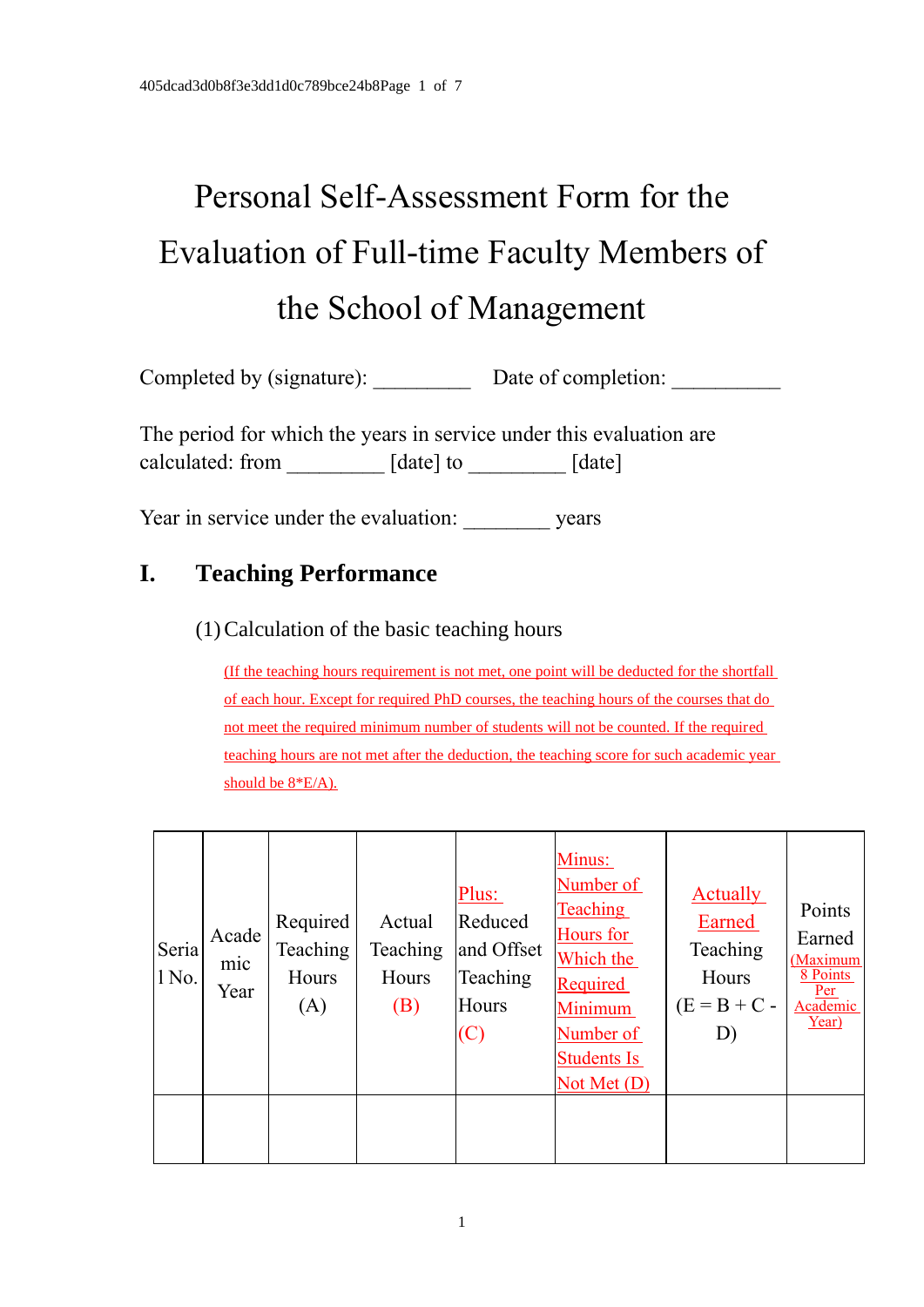## (2)Teaching (not including in-service master programs)

(The teaching evaluation scores of required and required elective courses in the undergraduate program and graduate institutes should reach 4.2 and 4.5, respectively, and the response rate should be greater than 50%)

| Serial<br>No. | Academi<br>c<br>Year/Se<br>mester | Curriculum<br>(Specify Undergraduate<br><b>Program / Graduate Institutes)</b> | Credit<br>S | Numb<br>er of<br>Studen<br>ts | Teaching<br>Evaluation<br>Score | Points<br>Earned |
|---------------|-----------------------------------|-------------------------------------------------------------------------------|-------------|-------------------------------|---------------------------------|------------------|
|               |                                   |                                                                               |             |                               |                                 |                  |

(3)Thesis supervision (not including thesis supervision for in-service master's programs, which **generates a maximum of 10 points**)

| $1$ No. | Seria Academi<br>c Year | <b>Student's Name</b> | PhD/Master Students<br>(graduation required) | Points<br>Earned |
|---------|-------------------------|-----------------------|----------------------------------------------|------------------|
|         |                         |                       | $\Box$ PhD students / 1 point /              |                  |
|         |                         |                       | person                                       |                  |
|         |                         |                       | $\Box$ Master student/0.5                    |                  |
|         |                         |                       | point/person                                 |                  |

## (4) Awards for excellence in teaching

| $ 1 N_{0.} $ | Seria Academi<br>c Year | Awards                                                        | Points<br>Earned |
|--------------|-------------------------|---------------------------------------------------------------|------------------|
|              |                         | $ \Box$ School Excellent Teacher Award / 3 points             |                  |
|              |                         | $\Box$ University Excellent Teacher Award / 3 more points     |                  |
|              |                         | $ \Box$ University Outstanding Teacher Award / 10 more points |                  |

 **Teaching performance points: (I)+(II)+(III)+(IV)= \_\_\_\_\_\_ points**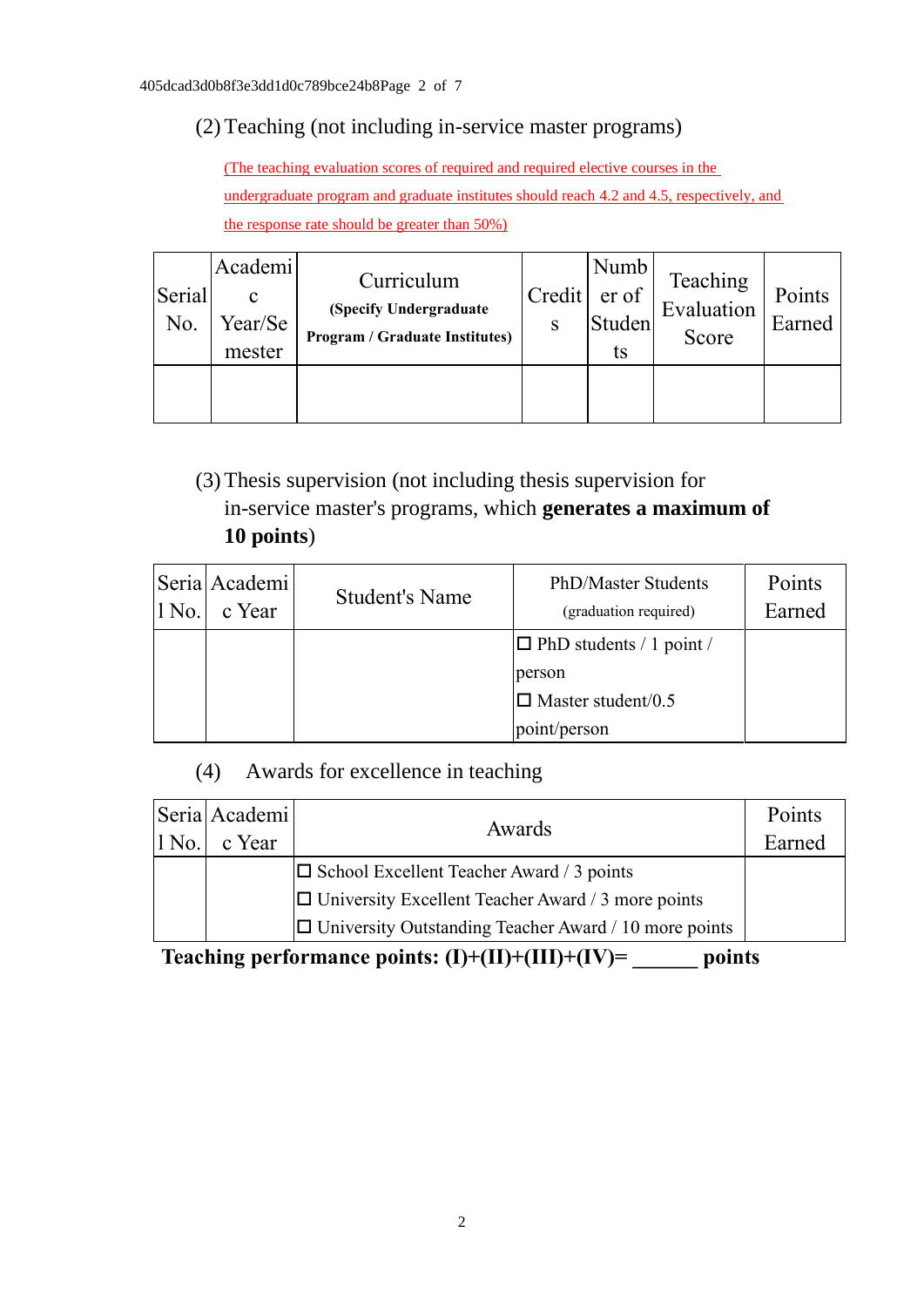# **II. Research Performance**

#### (1)Journals and papers

(For those whose works are published in domestic or foreign journals with a peer review system, please **attach supporting materials for the peer review system**; and for accepted but unpublished papers, please attach a **letter of acceptance or other supporting materials** in addition to the above supporting materials.)

| Serial<br>No. | Title of the Work<br>(Including the Author, Journal of Publication,<br>and Year, Month, and Page Range of the<br>Publication) | Place of<br>n | Publicatio Journal Type | Points<br>Earned |
|---------------|-------------------------------------------------------------------------------------------------------------------------------|---------------|-------------------------|------------------|
|               |                                                                                                                               |               |                         |                  |

## (2) International seminar papers (up to 8 points)

(This is limited to non-Chinese presentation in international symposia with an anonymous review system. The **supporting materials for the anonymous review system** should be attached. For papers accepted but not yet presented, please attach a **letter of acceptance or other supporting materials** in addition to the above supporting materials.)

| Serial         | Title of the Work                                                             | Points |
|----------------|-------------------------------------------------------------------------------|--------|
| N <sub>0</sub> | (Including the Author, Name of Symposium, and Year and Month of Presentation) | Earned |
|                |                                                                               |        |
|                |                                                                               |        |

## (3)Research projects (limited to those registered with the Research and Dvelopment Office)

(For service as the principal investigator of a MOST project or a project valued at more than NT\$300,000 and commissioned by a public or private organization, the points will be calculated on a pro rata basis by the month if the period exceeds or is shorter than one year. Please attach the screen shots of webpages or materials supporting registration with the Research and Development Office.)

| Serial | Project Title                            | Project | Points |
|--------|------------------------------------------|---------|--------|
| No.    | (Including the Project Period and Roles) | Amount  | Earned |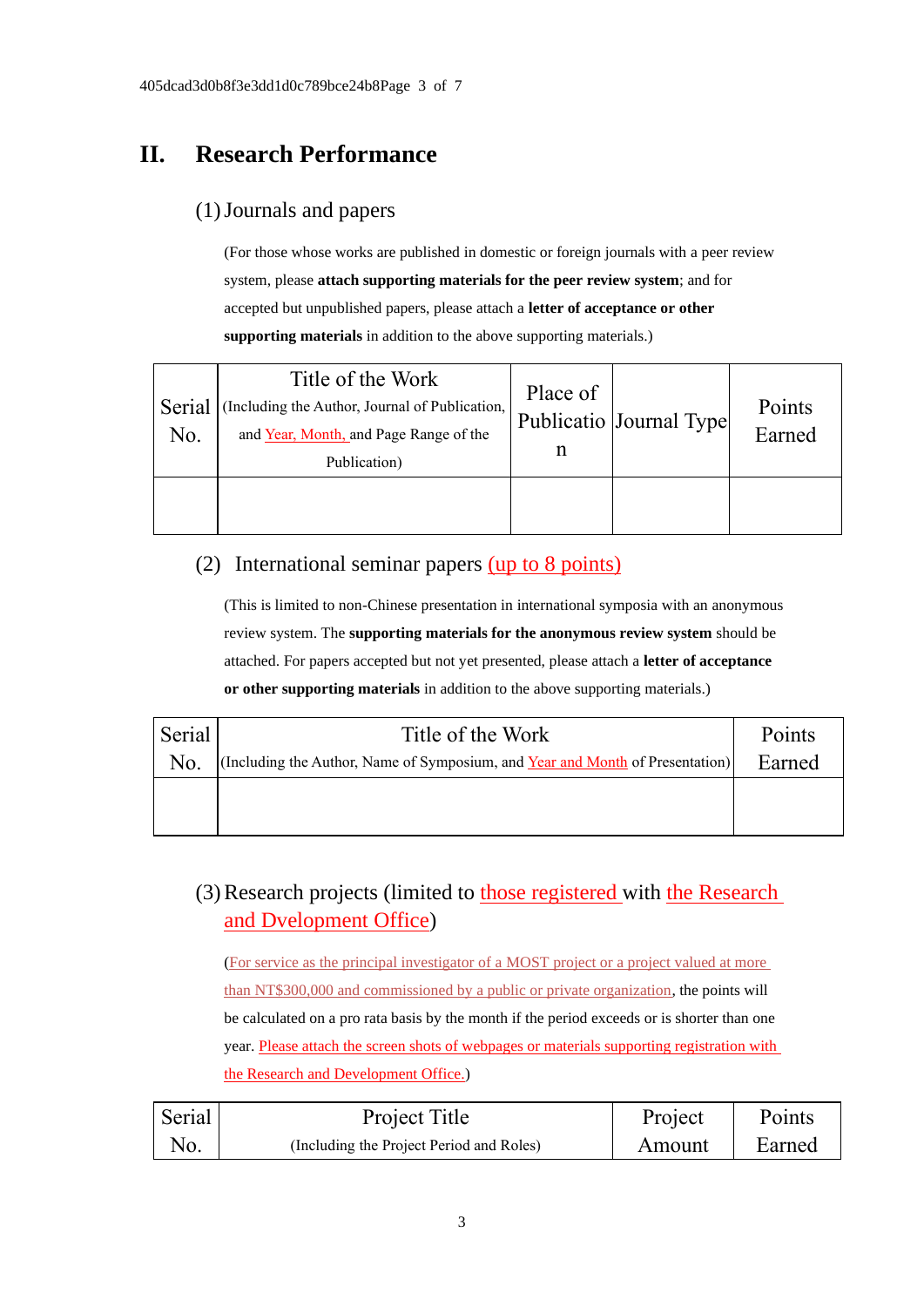#### (4)Research excellence awards

|                  | Seria Academi | Awards                                                     | Points |
|------------------|---------------|------------------------------------------------------------|--------|
| 1 N <sub>0</sub> | c Year        |                                                            | Earned |
|                  |               | $\Box$ Ministry of Science and Technology Research Award / |        |
|                  |               | 20 points                                                  |        |
|                  |               | $ \Box$ Wu Ta-yu Academic Award / 10 points                |        |

**Research performance points: (1)+(2)+(3)+(4)=\_\_\_\_\_\_\_ points**

**\* [Note] If the supporting materials for Paragraphs (1) through (4) are not attached, the score will be directly adjusted and reduced during the review by the School.** 

## **III. Counseling and Service Performance**

(1) Service as an editor of a domestic or overseas journal or a governor, supervisor, or secretary general of an academic society

(Such service will be counted once during the evaluation period. Please attach the supporting materials.)

|          | Seria Academi | Awards                                                         | Points |
|----------|---------------|----------------------------------------------------------------|--------|
| $ 1$ No. | c Year        |                                                                | Earned |
|          |               | $\Box$ Service as an editor of an international journal / 10   |        |
|          |               | points                                                         |        |
|          |               | $\Box$ Service as a governor, supervisor, or secretary general |        |
|          |               | of an international academic society $/ 10$ points             |        |
|          |               | $\Box$ Service as an editor of a domestic TSSCI journal / 5    |        |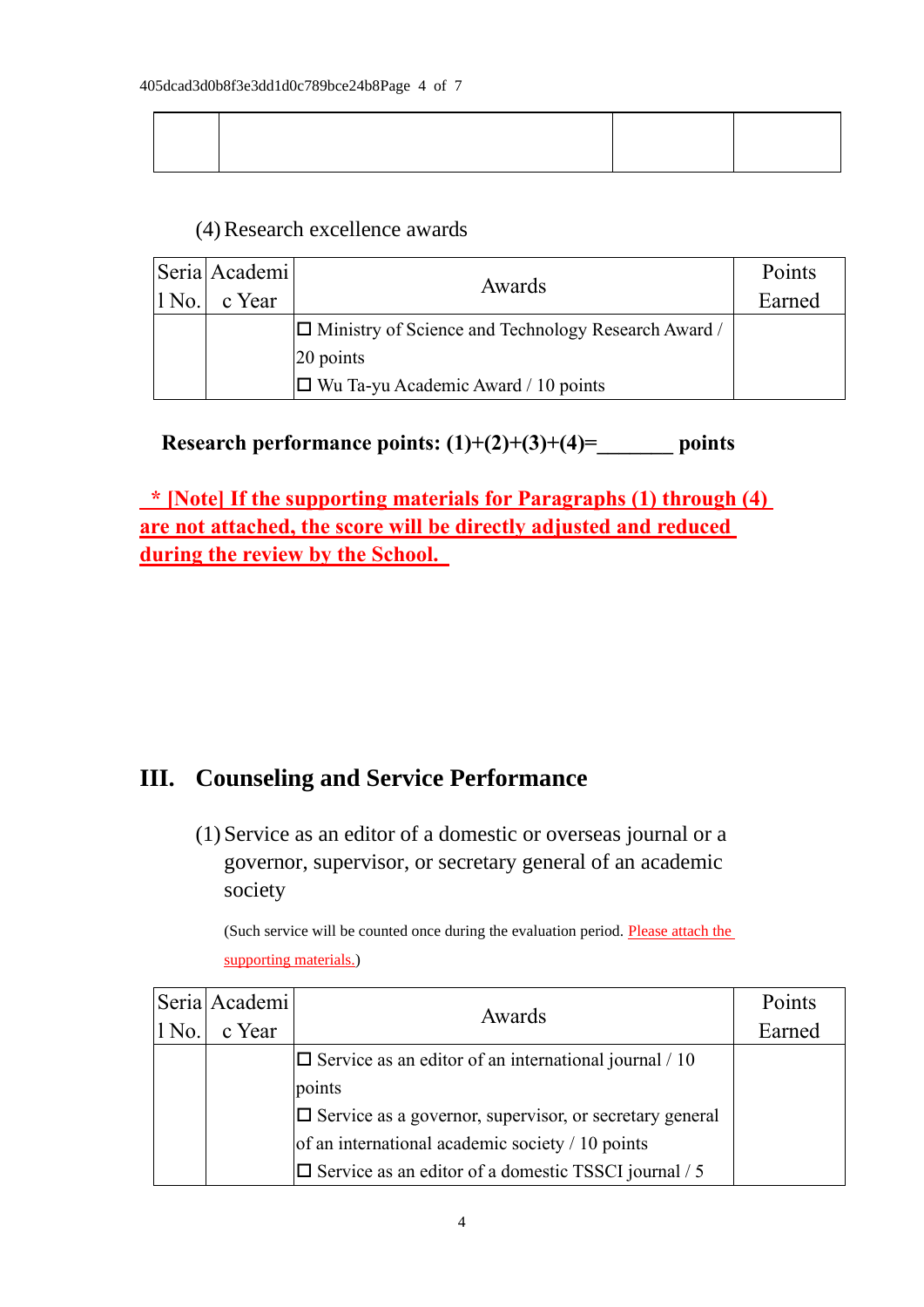|  | points                                                        |  |
|--|---------------------------------------------------------------|--|
|  | $\Box$ Service as a governor, supervisor or secretary general |  |
|  | of a domestic academic society $/ 5$ points                   |  |

### (2) Service as a student advisor and recommendations and awards

|         | Seria Academi | Awards                                                   | Points |
|---------|---------------|----------------------------------------------------------|--------|
| $1$ No. | c Year        |                                                          | Earned |
|         |               | $\Box$ Service as a student advisor / 3 points / year    |        |
|         |               | □.Department recommendation for an excellent student     |        |
|         |               | advisor / 6 points / each time                           |        |
|         |               | $\square$ School recommendation for an excellent student |        |
|         |               | advisor / 6 more points / each time                      |        |
|         |               | $\Box$ Receipt of the Excellent Faculty Award of the     |        |
|         |               | University / 10 more points / each time                  |        |

#### (3) Service as a member of all levels of committee at the University

(For service as a member of all levels of committees at the University, 2 points will be awarded each year)

| No. | Serial Academic<br>Year | Name of the Committee | Points |
|-----|-------------------------|-----------------------|--------|
|     |                         |                       |        |

## (4) Service awards from the University and the School

|     | Serial   Academic | Awarded                                                     | Points |
|-----|-------------------|-------------------------------------------------------------|--------|
| No. | Year              |                                                             | Earned |
|     |                   | $\Box$ Receipt of the School's Public Service Award / 6     |        |
|     |                   | points                                                      |        |
|     |                   | $ \Box$ Receipt of a service award above university level / |        |
|     |                   | 10 more points at university level or above /10 points      |        |

## (5) Administrative position

(For service as the unit supervisor above the level of department or as the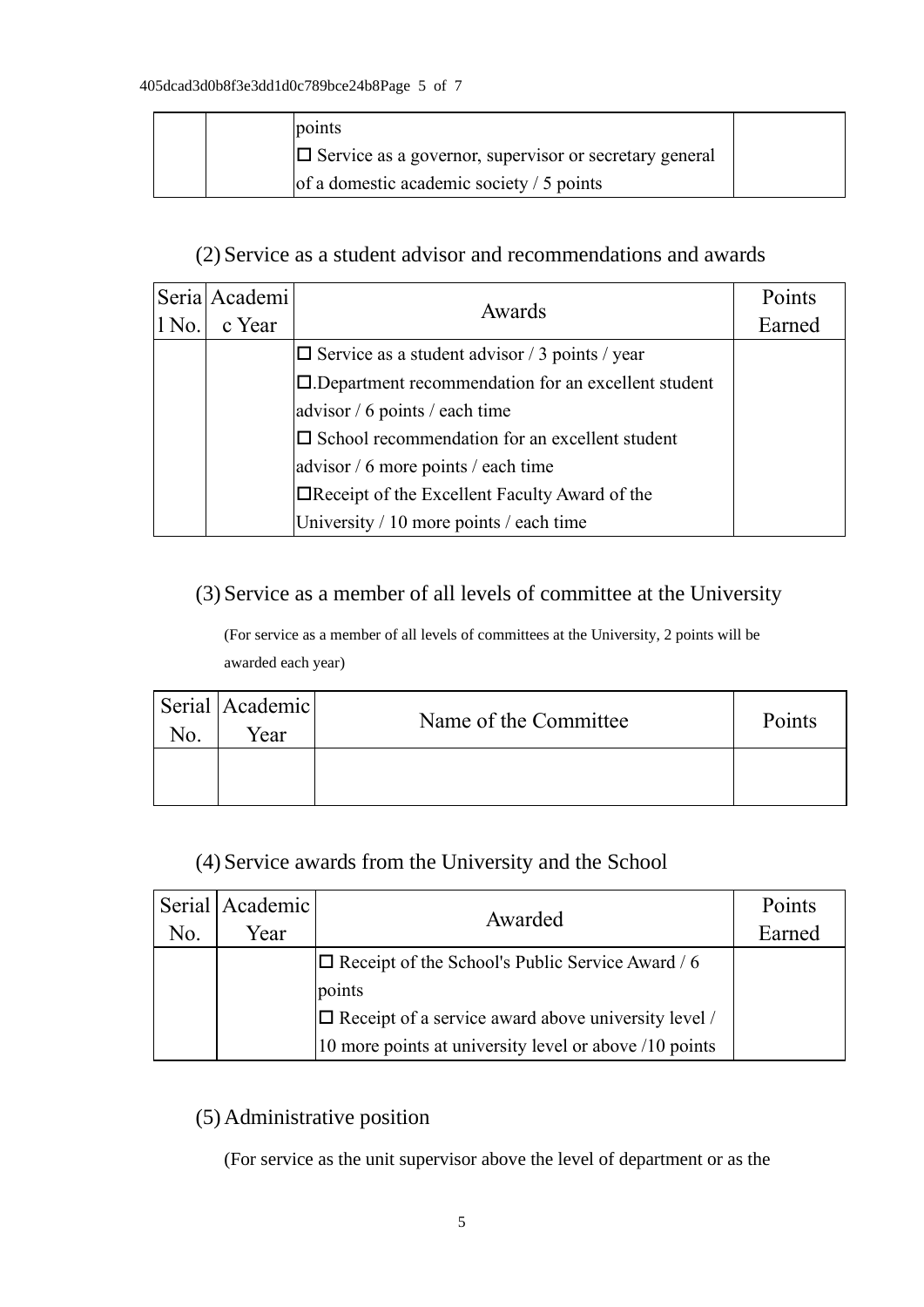director of a center at the school level or above, 6 points will be awarded each year; and for service as a deputy unit supervisor or a Level-2 supervisor of an administrative unit at department level or above, 3 points will be awarded each year.)

| N <sub>O</sub> . | Serial   Academic  <br>Year | <b>Administrative Position</b> | Points<br>Earned |
|------------------|-----------------------------|--------------------------------|------------------|
|                  |                             |                                |                  |

## (6) Service as the principal investigator of a research project funded by the University

(Such as the Aim for the Top University Project, Higher Education Sprout Project, etc.; if the duration exceeds or falls short of one year, the calculation will be conducted on a pro rata basis by the month; and points will not be awarded for a collaborative investigator of a project, and please attach supporting materials such as the University Budget Allocation Table.)

| No. | Serial Academic<br>Year | Title of Project | Points<br>Earned |
|-----|-------------------------|------------------|------------------|
|     |                         |                  |                  |

#### (7) Other specific achievements

(If an individual concerned under evaluation has special service achievements not included above, s/he may request the their submission to the departmental or institute faculty evaluation committee for recognition by awarding points commensurate to the degree of contribution reflected in the above items.)

| No. | Serial Academic<br>Year | Contents | Points<br>Earned |
|-----|-------------------------|----------|------------------|
|     |                         |          |                  |

## **Counseling and service performance points:**   $(1)+(2)+(3)+(4)+(5)+(6)+(7)=$  points